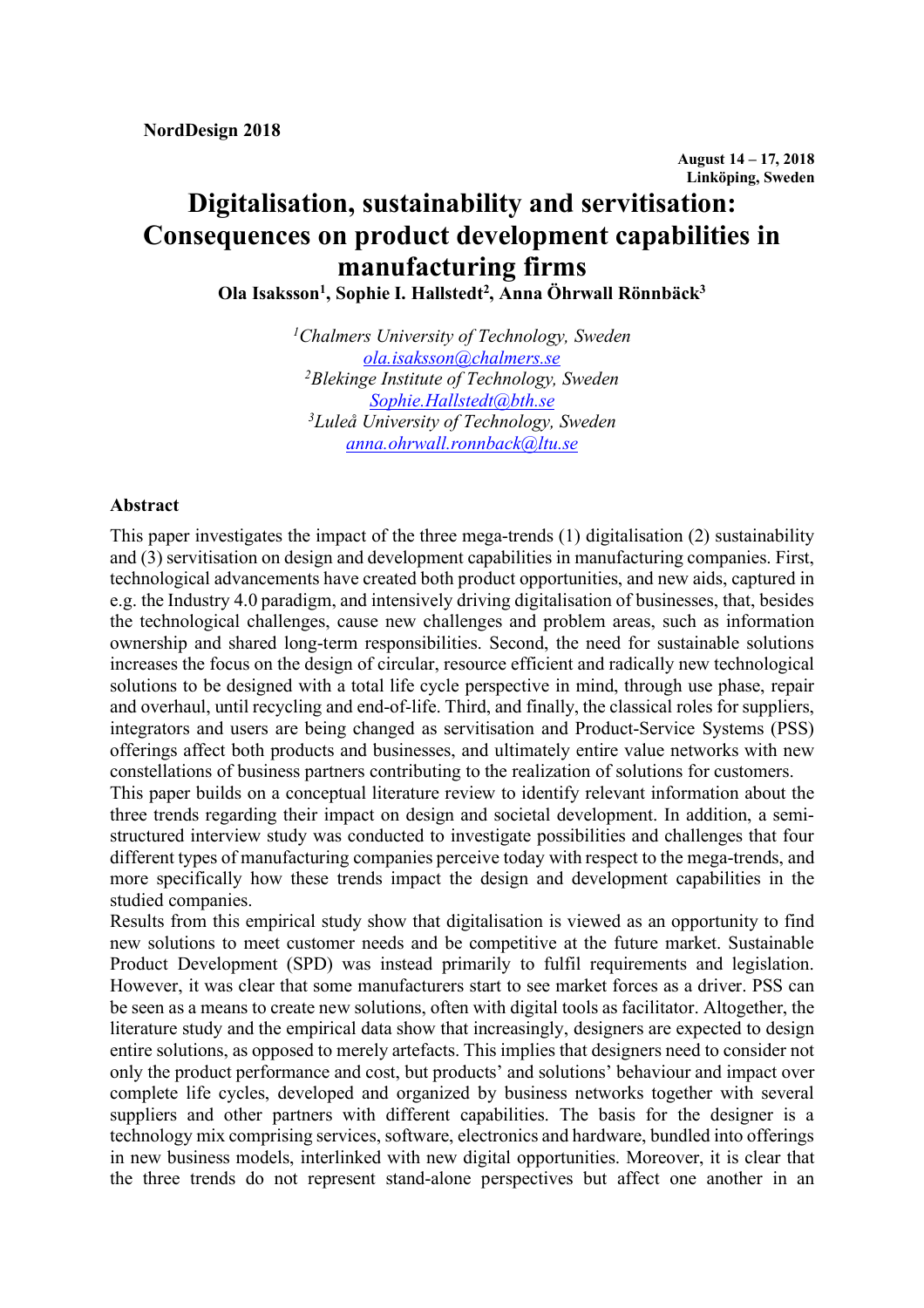intertwined way. To achieve long-term effects, the sustainability issues need to be integrated with many other subject areas, and implemented simultaneously as digital solutions, e.g. digital twins to physical artefacts are conceived, and value creating networks are being built up. Obviously, these three trends affect the need for change in product design capabilities and escalate the challenges of the integrated product development viewpoint, in a way that is difficult to master for individual engineers. Support for design and development work is needed that takes into account the mega-trends digitalisation, sustainability, and servitisation.

# *Keywords: Design Methods, Sustainable Product Development, Product-Service Systems, Value Constellations, Design capabilities*

# **1. Introduction**

It is expected that many manufacturers' traditional physical products produced by today have to be replaced by novel solutions for a sustainable society, and take advantage of the new technologies and business models emerging in society. Similar to the societal transition that has a profound impact on our daily life, the methods, tools, and processes used to develop products, need to be adapted and evolved to realize expected innovations. Competitiveness of manufacturers lie within their ability to adapt and develop efficient and effective practices to develop the needed solutions. Many manufacturing companies use methods, processes and tools that have been developed to handle predominately mechanical or electrical products, and the question is if this is sufficient for the management of a more diverse scenario. We have selected three product development capabilities; digitalisation, sustainable product development (SPD) and product-service system (PSS), that mirror how manufacturers can address the three megatrends: digitalisation, sustainable development and servitisation.

The purpose of this study is to investigate possibilities and challenges that companies perceive today with respect to the mega-trends in digitalisation, sustainable development and servitisation, and more specifically how these trends impact the design and development capabilities in product development companies. The particular focus is to answer the research questions: How are the manufacturing industry capabilities for product development affected by these three trends in society? What are some potentials in combining digitalisation, SPD, PSS to develop innovative and valuable solutions?

Numerous studies exist that analyze each of these mega-trends individually (e.g. Lazl, et al., 2014; Robèrt and Broman, 2017; Willrd, 2012; Davis et. al., 2015) and their impact on society and industry. What is less clear, is the impact on design and product development, and in what way design and development capabilities are impacted by these mega-trends. Design and development, which are the early stages in the product innovation process, are good examples of "integrative" business processes that later can be produced and offered. The three trends have in common their broad and overarching impact on the development of society, as well as detailed impact on companies' business models and solutions to meet the needs in society. As the variables of such solutions is likely to influence not only the artefact, but also life cycle dimensions, product-service system interactions, value constellations etc., the established design capabilities are likely to be impacted.

The paper is organised as follows: i) in the remaining of the introduction, three product development capabilities, digitalisation, SPD, and PSS that address the three mega-trends are described; followed by ii) method description in section 2; and, then finalized with iii) result and discussion in section 3.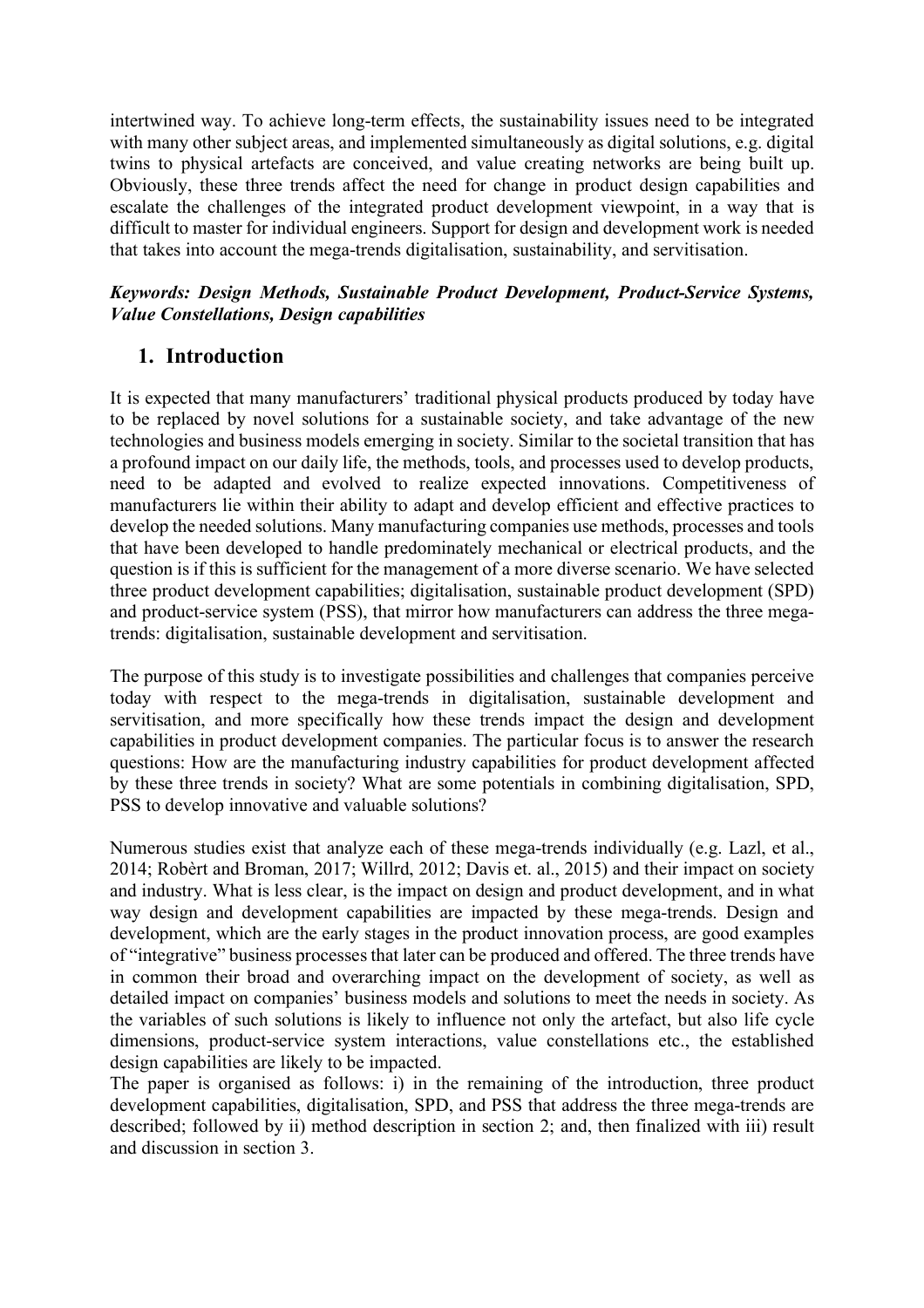### **1.1 Product development in Industry 4.0 – digitalisation**

The digital economy is central to development and growth in Europe, as outlined by the European president-elect Juncker in 2014 (Juncker, 2014). In the 2017 version of the scoreboard (European Union, 2017) monitoring the progress of digital transformation in Europe, it was stated that 75% of respondents from Automotive, Mechanical and Healthcare and pharmaceutical industries regarded digital technologies as an opportunity, and 44% of the companies investing in digital technologies had generated a positive outcome. Still only 47% considered that they had the necessary skills over the last three years to adopt new technologies. It seems evident that the digital transformation has a broad impact on society in general and is a fundament for – what is often called the fourth industrial revolution.

Digitalisation is the term commonly used to denote the use of digital data, and for product development we here refer to the use of digitized information to support and enable product development. In this way, the product development is a part of the concept of Industry 4.0 (Lasl et al, 2014). In the present report, we use the term Product Development 4.0 as a term to emphasise the product development view in the wider Industry 4.0 domain. Practical examples include the use of digital guidelines, capturing and using data generated in all phases of the life cycle for the purpose of product development, as well as capabilities to manage and process the increasing amount of data generated.

One characteristic of digitalisation is the explosion of data being generated in all phases of the life cycle. Engineers in product development have the ability to benefit from the vast amount of information measured in both production processes and when products are in use using so called "digital twins" (Tao et al. 2017). Less evident is how companies benefit from the data being generated within design iterations. Theoretically, and practically, data can be communicated nearly instantly independent of geographical location, yet the work practices for designers, focusing synthesis in design decisions have not established and gained sufficient experience in the new way of working. One problem is the experience, trust and set of practices that have been matured over decades of less digitalized work practices and to what extend these are helpful as an experience base or as conditions that hamper a transition into a more digital context. Hence, it is important to understand the needs and opportunities that industry faces, and how these are tackled in practice.

From a digitalisation perspective, the interest in this study is to identify both challenges and opportunities arising from digitalisation, both directly as products increasingly use digital technologies, and indirectly as a consequence of new offerings. Other aspects are the new and enhanced capabilities for digitally aided design tools and methods.

## **1.2 Sustainable Product Development**

Many product development companies are affected today by sustainability challenges such as climate change, increased costs for critical materials and stricter regulatory requirements, which are a consequence of a linear resource society. To steer into a more sustainable development path not only requires small changes in line with tougher legislation but also radical improvements and innovations. Sustainability-driven innovations are profitable (Willard, 2012) and empirical studies indicate a positive effect of sustainable product innovation on overall company performance (Chen et al., 2006; Küçükoğlu and Pınar, 2015). A way for manufacturing and product development companies to respond to the sustainable development trend is to apply Sustainable Product Development (SPD). This means that a strategic sustainability perspective is integrated and implemented into the early phases of the product innovation process, including life-cycle thinking (Hallstedt and Isaksson, 2017). Working strategically with corporate sustainable development means that efforts are guided by a unifying vision of what sustainability means for the company. At the same time, it is crucial that a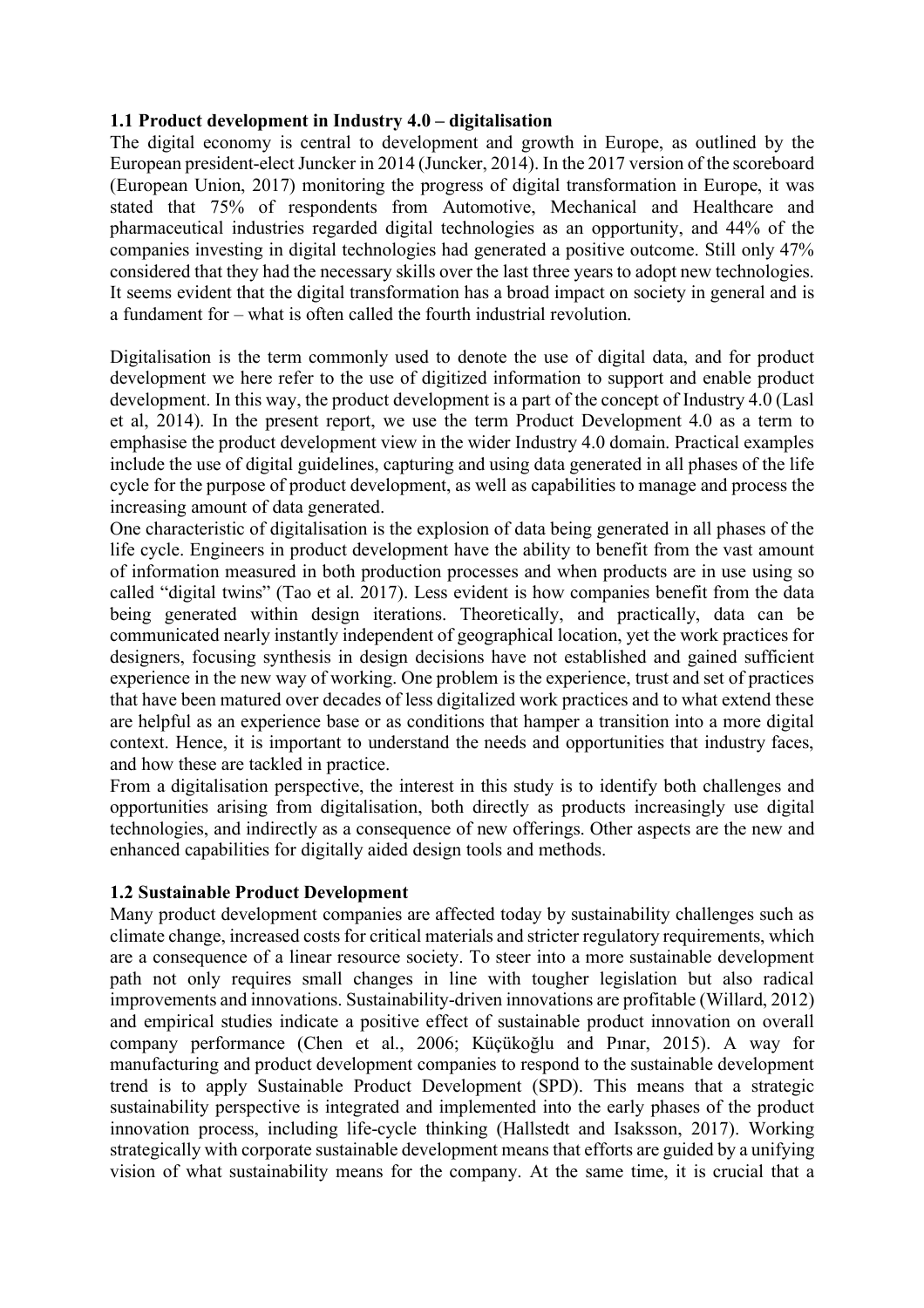complete socio-ecological sustainability perspective is applied, rather than focusing only on a few sustainability aspects, which leads to a risk of sub-optimization and long-term sustainability consequences (Byggeth et al., 2007). To explain sustainability a principled definition of sustainability that describes the boundary conditions within which a sustainable society has to operate is therefore used here. These principles can also be regarded as the root causes of unsustainability for the ecological and social systems. The current phrasing of the sustainability principles is as follows (Missimer, 2015; Robèrt et al., 2013):

"In a sustainable society, nature is not subject to systematically increasing…

- *1.* … concentrations of substances extracted from the Earth's crust.
- *2.* … concentrations of substances produced by society.
- *3.* … degradation by physical means.

and people are not subject to structural obstacles to…

- *4.* … health.
- *5.* … influence.
- *6.* … competence.
- *7.* … impartiality.
- *8.* … meaning-making."

These sustainability principles clarify what is required for sustaining the social and ecological systems so that their potential to support the fulfillment of human needs are not systematically degraded.

Businesses clearly expresses a need to be able to increase their abilities to work with sustainability (Schulte and Hallstedt, 2017) and the main company driving forces for investing in building capabilities for sustainable product development and innovation are increased competitiveness, legal requirements, brand and reputation, and employee motivation (Bansal and Roth, 2000; Dangelico and Pujari, 2010). The problem today is that few companies have succeeded in integrating and implementing sustainability, especially at the more operational level because it is not concretized and integrated with other technical parameters (Knight and Jenkins, 2009). Today there are several examples of more sustainable solutions from manufacturing companies, such as, reduced need of lubricating oils in the usage phase, improved hydraulics that optimizes and makes the machines more energy efficient, lower weight which reduces the material usage and makes the machines more energy efficient in the usage phase, and longer service life that also is a more material and energy efficient solution. In total, these are typical examples of solutions that can give a better sustainability profile of a product. However, many of these solutions are more of a coincidence than a conscious and systematic approach of sustainable product development. Previous studies have shown that there is a potential to adopt a more systematic approach for sustainable product development (Hallstedt, 2017; Hallstedt et. al., 2013; Pigosso, 2013).

From a sustainable product development perspective, the interest in this study is to investigate the potential of creating more sustainable solutions, and particularly in combination with digitalised PSS solutions. The aim is to learn from some current examples how sustainability aspects have been integrated in products, services and processes. From these suggest, in future studies, a more deliberate and systematic approach for sustainability integration and implementation.

## **1.3 Product–Service Systems**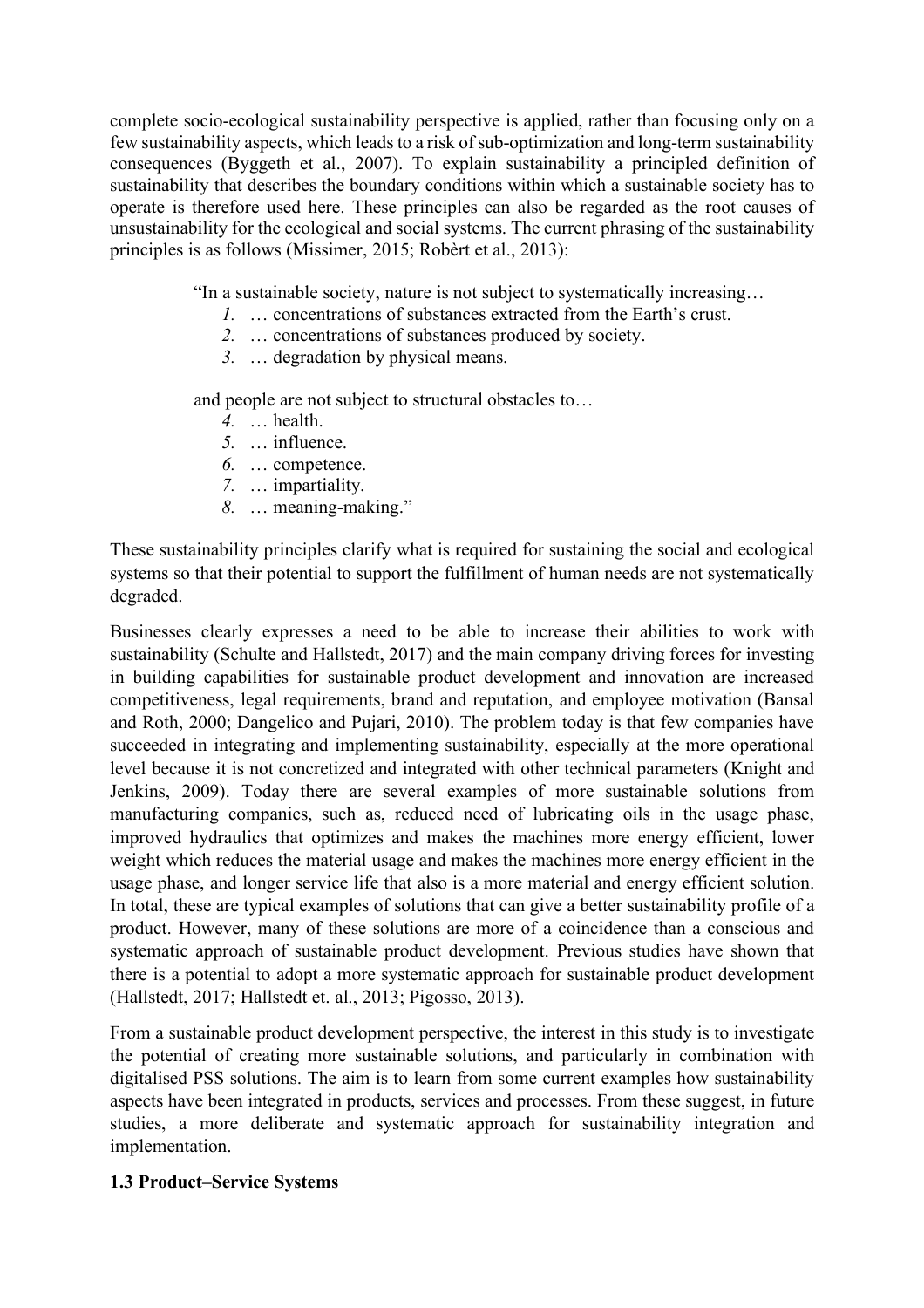Product-Service Systems (PSS) is commonly used to give manufactures a framework to articulate business offers in the servitisation economy (Davies 2015, Neely 2008). It can be considered to be a solution or a strategy where value is provided by combining the artefact, its services and enabling infrastructure, often delivered at an already installed resource base (Oliva and Kallenberg 2003). The portion of service sales for manufacturing industries is increasing (e.g., Dachs et al, 2012) and is clearly connected to innovation. It is also reported that the revenue from services versus product sales is increasing (Neely, 2011).

The PSS demands call for organisational transformations and manufacturers therefore need to develop new competencies and capabilities to become providers of integrated solutions (Antonacopoulou and Konstantinou 2008, Raja et al. 2013). The development of PSS is challenged by the different characteristics of its constituting parts, i.e. mainly the tangible product and the intangible service components. Generally, PSS offering integrates the business model as a part of the solution, which means that the design and development of both tangible products and services are strongly linked to how the manufacturer chose to provide the PSS. A concrete example is to understand and design the PSS taking into account who has the responsibility for e.g. availability and "up-time". Service innovation follows a different logic than product innovation (Janssen, Castaldi, and Alexiev 2015) than product innovation, and manufactures need to find ways to combine product and service innovation effectively.

From a PSS perspective, the interest in this study is to investigate the what extent the industrial manufacturers combine and create PSS solutions that are contributing to solve customer needs for integrated solutions. The aim is to learn from some current examples how PSS aspects have been integrated in product development work, and from these suggest, in future studies, a more deliberate and systematic approach for integration and implementation of PSS solutions.

# **2. Research methods**

The aims of this study were addressed with applying a brief literature review (Thomas and Hodges, 2010), and a semi-structured interview study (questions in Appendix 1). The literature review had the purpose to identify relevant information about the three trends regarding their impact on design and societal development. The review was also used to form research questions, and organize a descriptive interview study. The brief review is presented in the introduction.

The interview study had the main purpose to investigate and give an initial view on what possibilities and challenges companies perceive today with respect to the mega-trends and more specifically how these trends and means impact the design and development capabilities in companies. In addition, the interview study gave indications of how these can be combined in a way that result in innovative and more sustainable solutions that gives added value in the functionality. The industries selected for this study are all Swedish manufacturing companies within the transportation and logistics area that develop and produce products and productservice solutions. The selected business-to-business companies develop and sell advanced and complex products and their technology, business, and collaboration with customer and suppliers, are possibly affected by changes due to these trends. The group of selected companies were broad in the sense that they covered: i) small and large companies, ii) original equipment manufacturer (OEM), and iii) component and sub-system manufacturers. The ambition was to gather information from a representative set of companies to give a first indication of the results. Therefore, four different companies (three large and one small) were selected in this initial study and one to two persons in each company were selected for the interviews. The roles selected for the interview were R&D manager or business development manager, and a project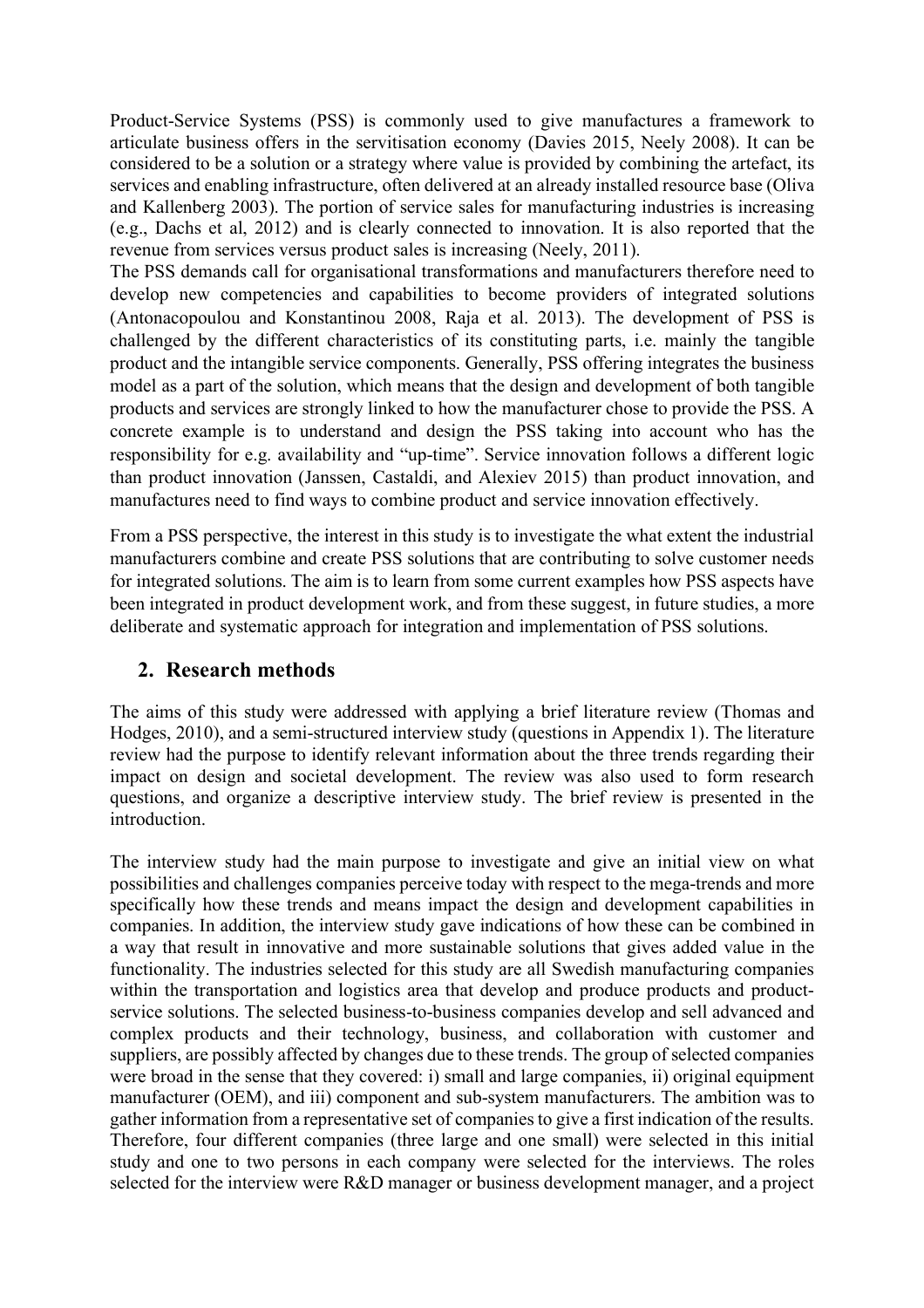leader with engineering role or design leader and specialist for technical development. In the small firm the managing director was interviewed covering these roles,

Company A is a manufacturer of aerospace components with about 2000 employees, company B and C manufacture products and provide services in the transportation domain as OEM's with about 2000 and about 4000 employees respectively, and Company D is a vehicle manufacturer with about 30 employees. These four companies were all considered interesting as the roles of the company may change, e.g. expanding its offering to customers with services as opposed to product manufacturing "only".

One of the authors were present for each interview, and an audio recording was made for each interview. After a short standardized introduction to megatrends where the three views of mega trends were introduce, the interviews were guided by a set of semi-structured interview questions divided into three blocks of open questions, around eight in total, see Appendix 1. The employees at the large companies and the owner-manager of the small firm had an average of 18 years of working experience at these firms. The result was analysed using a thematic analysis approach (Guest, 2012).

# **3. Results and discussions**

## **3.1 General interpretation of these trends and measures**

Digitalisation is viewed as an opportunity to find new solutions to meet customer needs and be competitive at the future market. It was expressed as a must – *"as you have to work with this trend and find digitalisation solutions otherwise the company will not be competitive at the market*". SPD seems to be viewed as something that is primarily done to fulfil requirements and legislation, although some manufacturers reported that market forces for more sustainable solutions start to replace legislation as a driver. Here, a difference can be observed between the small owner-managed company, where the respondent expressed a value-driven view on SPD, with prevalent conscious choices made regarding both internal processes and product development, e.g. construction material choices. However, there is perceived limitations in the supply chain that restrains the possibilities to accomplish SPD. In other words, only few interviewees report that SPD is used for innovation and satisfaction of requirements. Instead compliance with legislation still dominate in these companies. On the contrary, PSS can be seen as a means to create new solutions – but these are voluntary in the sense that the customer might not ask for it. The companies can choose to offer PSS solutions and have that in their portfolio if they decide so and see a clear connection to innovations building on digitalisation. This connection is reported also from the small firm, but a difference in PSS development with e.g. software platform solutions is that due to its smallness it supports its larger partners' PSS offerings rather than leading the development on its own. The interest in PSS is more related to whether the manufacturers are close to their end-customers and users or not. PSS is not as strong trend as digitalisation and the emphasis differs between the companies due to where they are in the value chain.

## **3.2 What are the expected potentials and changes**

There are potentials in combining all three areas, as a digitalized service solution is considered to be beneficial from a sustainability point of view. These solutions have a clear customer value such as less fuel cost, less maintenance cost, better working environment, better information to be able to work more efficiently, customized and optimized solutions for the user. Most of the interviewees gave examples of how the trends impacted their products and business offers, and less on its impact on work procedures and processes. But also, it was mentioned that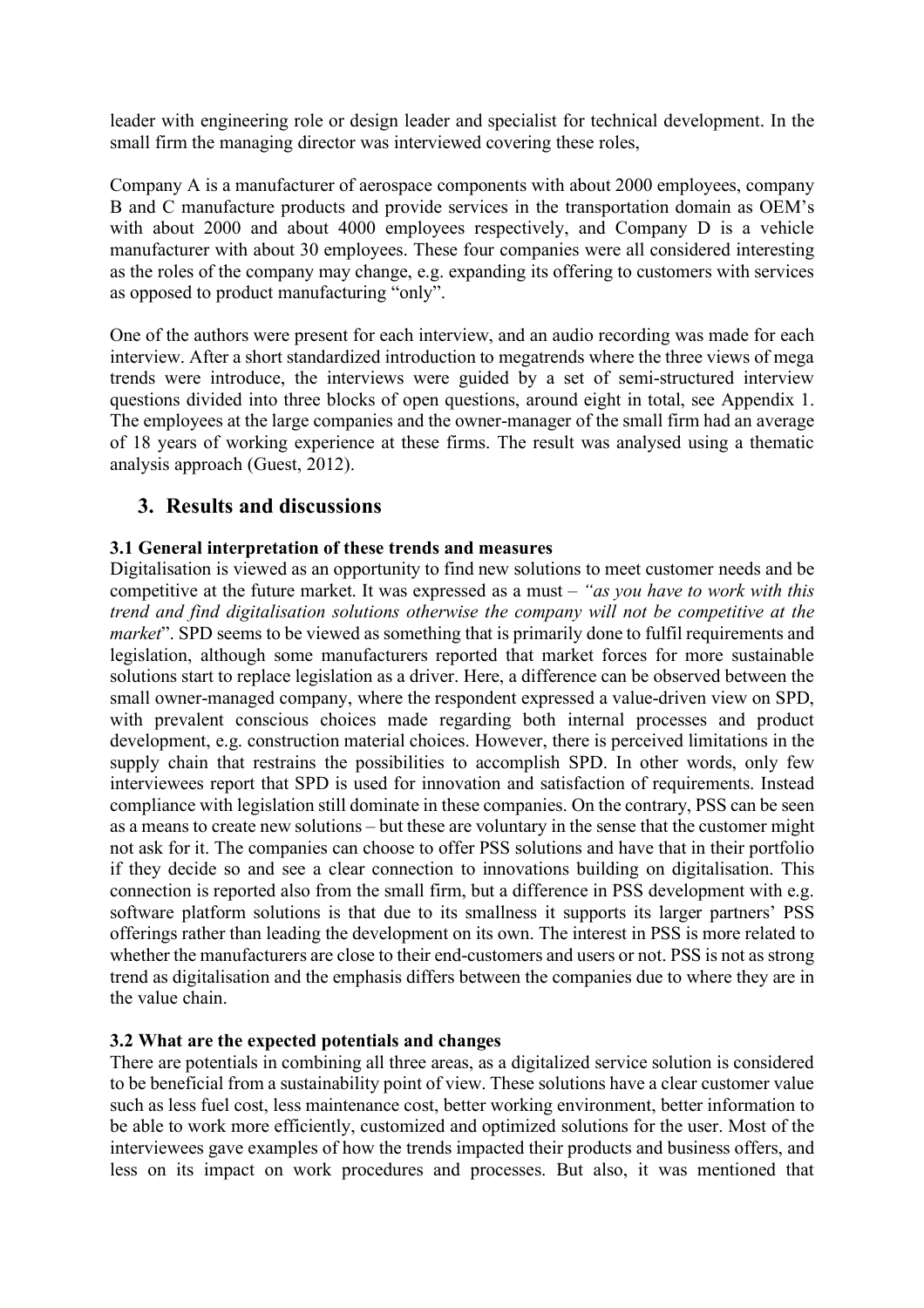digitalisation is an opportunity to collaborate in a new way in the value chain or make the internal product development work more efficiently, or even to learn more about the machines they develop. Companies working directly with societal customers, such as cities, see digitalisation already as a fundamental mechanism to understand customer needs and develop their solutions to match these needs. Typically, such solutions are based on digitalized data, provided as services and tailoring of a mixed hardware and software offering.

A digitalised and/or a PSS solution is clear and cannot be questioned in contrast to if it is a more sustainable solution. The interviewees assumed that it is a more sustainable solution if there is an improvement in one of the life cycle phases. However, because it might be more sustainable in one life cycle phase it might not be more sustainable in total. To be certain it has to be supported somehow for example from using defined sustainability criteria, or measure sustainability indicators. The small firm expressed a clear preference for traditional, tested supply chains for life-cycle management and recycling, instead of rushing into new materials and equipment without fully controlling the long-term consequences, and the risks of environmentally worsening solutions compared to the prevalent. Also, the risks of complex configurations risk less controlled sustainability impact. Only when the customers are clearly articulating needs for more sustainable solutions for their operations, the focus of manufacturers shift.

Digital twins, autonomous electrical machines, or co-pilots can all be seen as solutions with a combination of all these three areas. The customer values are expressed as e.g. customized solutions dependent on usage patterns, optimized maintenance program and reparation only when it is needed etc, possibility for the user to optimize the usage of the machine, the time for the staff and also possible to have a cleaner environment and operate from distance. When machines and vehicles are operated in a context where humans and citizens are directly affected, such as in a city environment, digital services for e.g. monitoring, control and optimization of services become directly linked to end-user operations.

#### *3.3 Company engagements regarding the three areas*

The engagement in the area of digitalisation is high in all interviewed companies and prioritized. However, the OEM companies are more solution focused, while the component manufacturer also tries to use digitalisation in optimizing their development processes and improve their efficiency. The small firm, with inhouse production, also mentions the ambition of using digital (or Industry 4.0) solutions for more efficient production, such as cobots (collaborative robots) to improve ergonomics and precision in manufacturing operations.

SPD is mainly about keeping it on a level where the technical and legislation requirements or expectations are met, whereas the OEM interacting directly with cities as customers recognize a shift in that innovations are needed to deal with e.g. health issued and quality of living.

PSS is more focused and prioritized in the OEMs than in the component supplier company. The freedom to suggest PSS offer differs depending on where the company is situated in the value chain. There may therefore be a risk that the component supplier company will lose market opportunities as many new digitalised solutions offered at the market are service-oriented. This readiness is clearly expressed by the small firm; although it cannot lead the development of PSS in its field of business it is attentive to be able to provide requested services through its reselling network and partners. Several manufacturers agree on that the digitalised solutions developed for their product and offer naturally are combined with a PSS model, and one interview emphasized the need to build digitalized solutions that have a tight link to their product and process knowledge, to avoid being copied by competitors.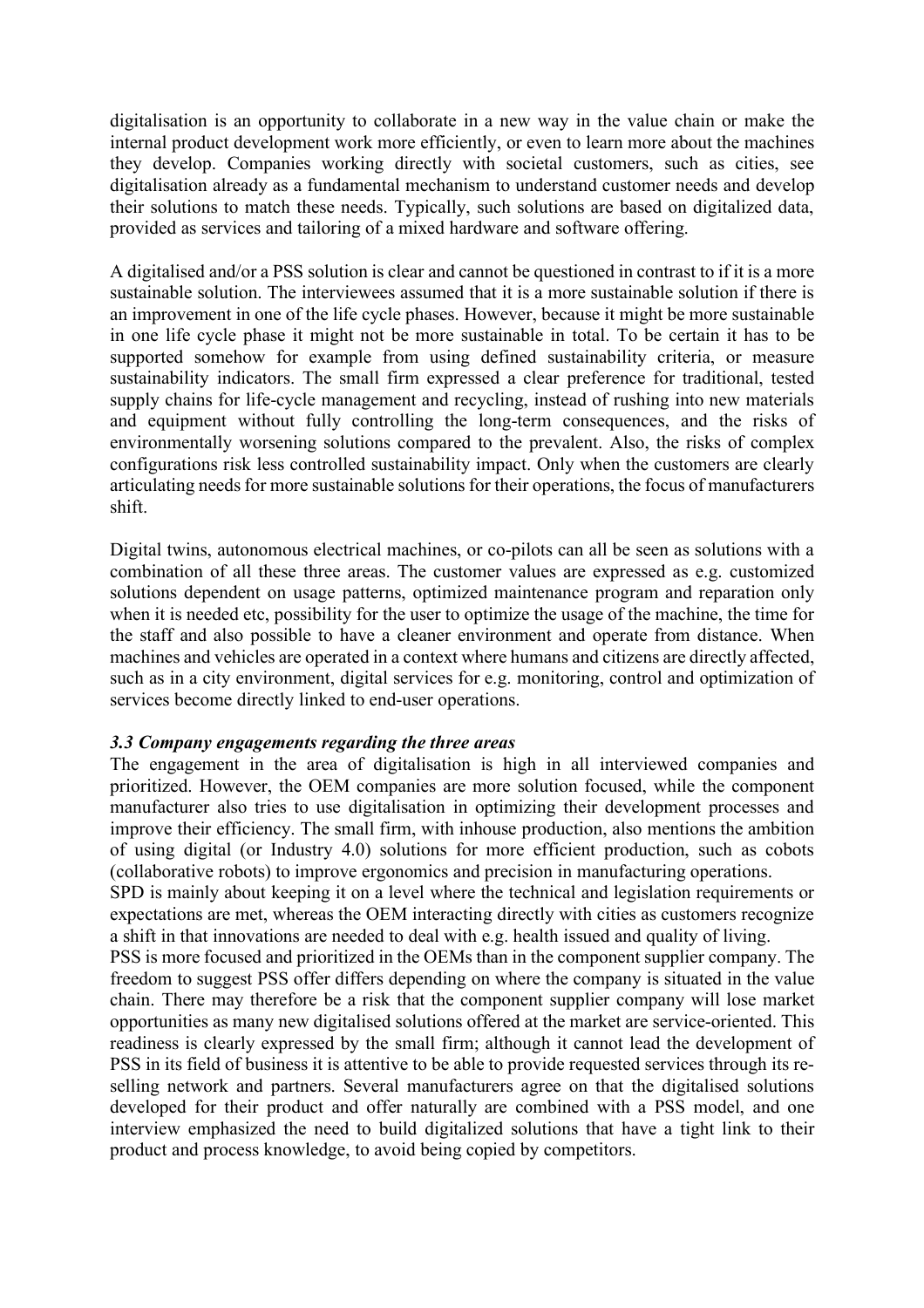# *3.4 Changes in focus and interests*

Digitalisation is prioritized and the interest has increased the last three years in all interviewed companies. The difference is that the OEM focuses and combines digitalisation with PSS while the component supplier company have focused on using digitalisation in their internal development processes to optimize and make it more efficient. As the suppliers have less opportunities to provide PSS solutions, the interest has been weak in the supplier company. One OEM identified though the need emerging where they need to build tight and strategic relations with suppliers in order to integrate effectively new technologies. The other reason was the insight that they need to focus much more on understanding their customers underlying needs and cannot keep the necessary expertise in-house for all critical technology domains.

# *3.5 Future perceived changes in product development*

Digitalisation will gradually change the working process. More data need to be analyzed and several sources and types of data need to be analyzed at the same time. To be a strong player in future the efforts in integrating digitalisation are important. New solutions to offer are expected to meet the future needs and new competences and skills is needed. For example, there will be a need of engineers that can do programming, create new platforms, develop new software, and understand new business models.

Sustainability has an influence on the decisions and the solutions that are generated and offered at the market. This is a big challenge in the future and there is a need to be proactive in order to keep the freedom and not have to adapt to even more regulations and restrictions. Awareness, understanding and some on-going learning is needed.

Time aspect is important for digitalised solutions. New digitalised solutions will need to be exchanged sooner than traditional product life-cycles today, especially compared with physical products (every other 8th year or so). Digital (software) solutions are developed with much higher iteration frequency than hardware solutions, and a challenge for product development is to combine the "traditional" product development of hardware dominated products with a continuously increasing electronics and software content. Respondents mentioned the downside on sustainability with a multitude of configurations, as far as individually customized, when it concerns maintenance and recycling, and there is a need to be able to combine these development principles.

# *3.6 Product development capabilities influenced by the three trends*

There has been new learnings and new approaches in the development and design due to realdata information. Instead of an instant change this has come gradually. For example, new solutions when data is transferred between different machines require more advanced computers. The increased software content in products and services is already influencing the product development work practice, and agile methodologies as have been prevalent in the software industries during more than a decade are being introduced also in equipment manufacturers' development processes. It is not clear how SPD actually has influenced and affected the design process. However, it is considered to be important and something that comes more and more, and conscious choices are needed which require skilled engineers regarding sustainability.

# *3.7 Challenges for realizing the potentials for expanding digitalisation, SPD and PSS in industry*

A clear barrier for expanding in the digitalisation field is lack of competence and resources in terms of money for development and investments. There is a risk that top managers do not have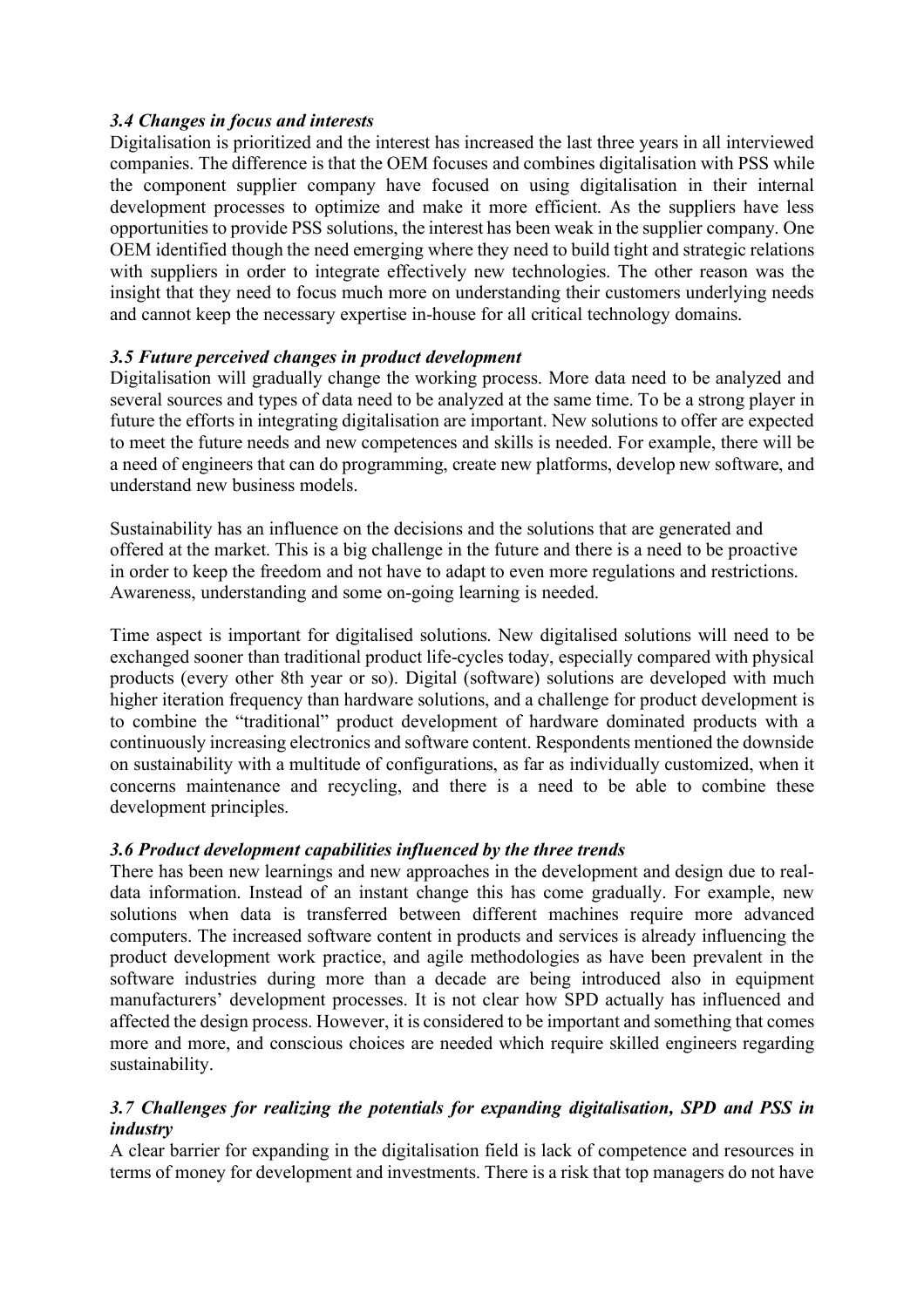the awareness and competence in this field and therefore do not see the potentials and make the necessary priorities. Another challenge is to change into a more agile approach. In order to keep up with the development potentials in the area of digitalisation, new collaboration forms are needed or to buy competences and key businesses that already have the right competence and can develop solutions and, if so, manage successful merger and acquisition. A major challenge is also to have the ability to invest in the introduction of novel, disruptive, technologies meanwhile keeping efficiency in "classical" product offers.

Other challenges related to digitalisation is intellectual property rights and how to collaborate around data, revolving questions such as – who owns the data? Can a new business model be created based on important data? How to deal with the increased exposure of data raises questions on cybersecurity. What will the data storage and analysis cost in future, considering the energy need and sustainability demands related to that (Garcia-Martin et al. (2017). Answers to these questions are not solved and in a long value chain (such as the aerospace industry) it can delay the development. A common goal and clear road map is probably needed to be developed by supply chain players in an international forum.

For the SPD area, it is an internal company priority to focus more on sustainability aspects. To make it become a selling point it needs to be connected with a customer need that impacts some key requirements, e.g. safety issues, select some indicators and monitor those. Also, awareness, dissemination, and internal communication are important to expand in this area. Need champions that lead the area and have a position in which they can influence decisions. For PSS, it also depends on the company's priority and customer needs. If there is a clearly expressed customer need – then a company interest will be developed.

## *3.8 Beneficial to combine digitalisation, SPD and PSS to meet future expectations*

It is clear that there is a benefit from combining the three areas to meet future expectations. Today there are good examples of how sustainability advantages can be achieved from tracking real-time data during usage phases to avoid extra repairs or to optimize the maintenance. These more resource efficient and sustainable service oriented and digitalized solutions are not developed to purposely develop more sustainable solutions. Profitability and customer needs are the drivers. However, there are potentials to deliberately create such solutions that could give the company a business advantage and at the same time contribute to a more sustainable society.

*"The main target is to do more sustainable solutions and to do that, PSS can be used. Digitalisation is then a tool and a way to develop PSS solutions" (System responsible in service systems in company B)*

# **4. Conclusion and Further work**

In this study digitalisation is viewed as an opportunity to find new solutions to meet customer needs and be competitive at the future market. The view on Sustainable Product Development was instead viewed as something that is primarily done to fulfil requirements and legislation in some companies. However, it was clear that some manufacturers start to see market forces replacing legislation as a driver. PSS can be seen as a means to create new solutions and the companies can choose to offer PSS solutions and have that in their portfolio if they decide so.

It is clear that there is a benefit from combining the three areas to meet future expectations. There are examples of resource efficient and sustainable service oriented and digitalized solutions where profitability and customer needs are the drivers. It was found that there are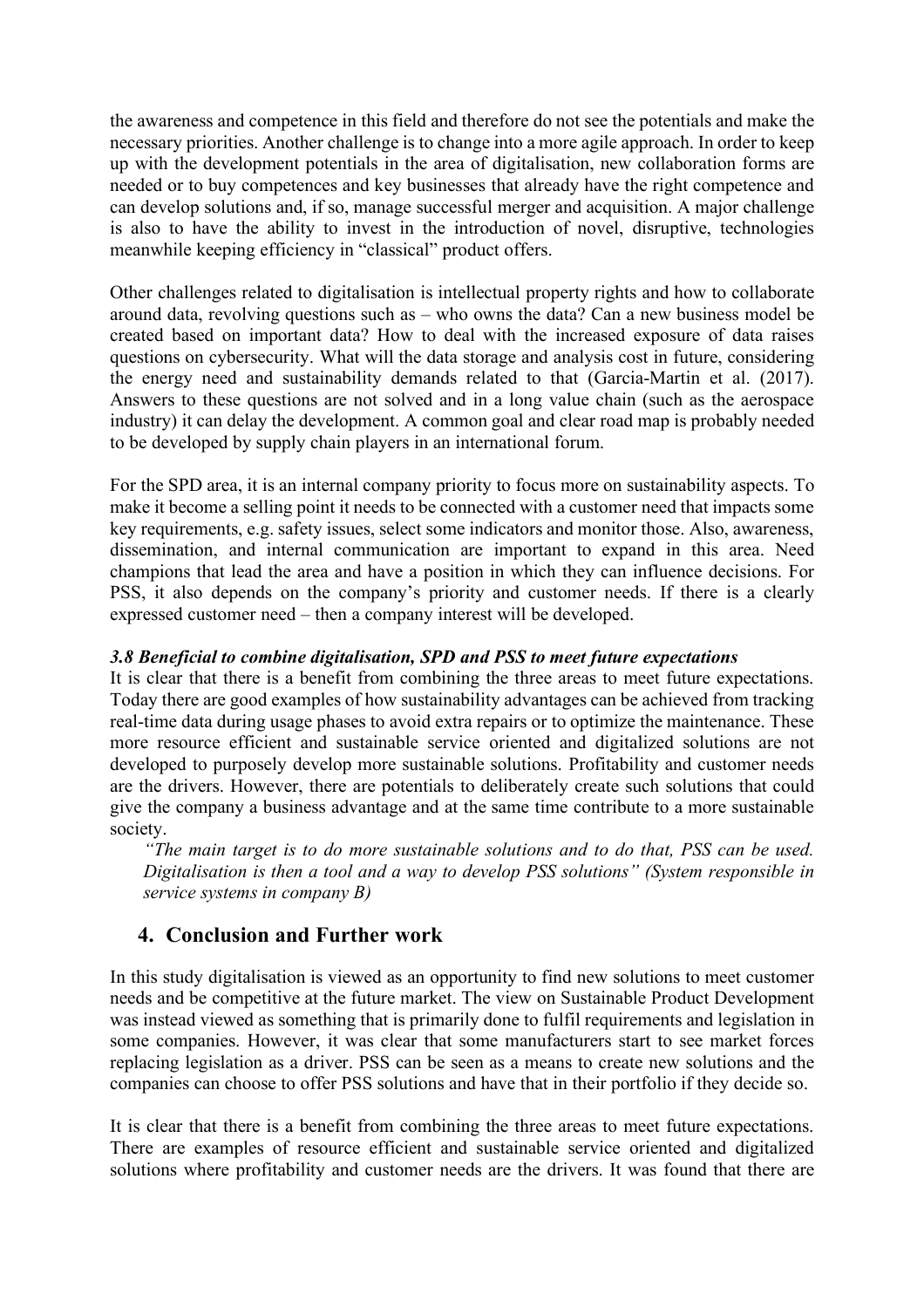potentials to deliberately create more sustainable solutions that could give the company a business advantage and at the same time contribute to a more sustainable society.

The result also showed that digitalisation will gradually change the working processes in the companies. More data need to be analysed in the early innovation process and several sources and types of data need to be analysed at the same time. New solutions to offer are expected, to meet the future needs, which will require new competences and skills. Sustainability has an influence on the decisions and the solutions that are generated and offered at the market. This is a big challenge in the future and there is a need to be proactive in order to keep the freedom and not have to adapt to even more regulations and restrictions. Awareness, understanding and on-going learning is needed.

To be a strong player in future the efforts in integrating digitalisation are important. A clear barrier for expanding in the digitalisation field is lack of competence and resources in terms of money for development and investments. There is a risk that the top managers do not have the awareness and competence in this field and therefore do not see the potentials and make the necessary priorities. Another challenge is to change into a more agile approach. In order to keep up with the development potentials in the area of digitalisation new collaboration forms are needed or to buy competences or key businesses that already have the right competence and can develop solutions. For the SPD area it is an internal company priority to focus more on sustainability aspects. To make it become a selling point it needs to be connected with a customer need that impact some key requirements, e.g. safety issues, select some indicators and monitor those. Also, awareness, dissemination, and internal communication are important to expand in this area. Therefore, it is needed to be able to identify more specifically why a digital solution is more sustainable than an alternative solution. This can enhance the development and investment for such solutions and also inspire further development of more sustainable digital solutions. For PSS it also depends on the company's priority and customer needs. If there is a clearly expressed customer need – then a company interest will be developed.

This intitial study points clearly at the need for change in product design capabilities as a consequence of these three trends, in a way that increases the complexity to master for individual engineers. The main challenge is to empower engineers and development teams to model, present, evaluate and develop these expected and smart digitalized solutions in a time limited environment and prioritise the most resources and sustainable solution. In continues research studies a systematic literature review and an in-depth investigation will take part to build a framework and a suggested road map to improve the design and development capabilities in manufacturing companies.

For future studies, more manufacturing companies will be included, together with a systematic literature review. Future questions could focus on: How can classical design strategies, with concept search, modelling, simulation, test and evaluation, refining and detailing of concepts stage, to a final, producible and functionally verified product solution definition, address this increasingly complex demand picture, with uncertain and often unknown long-term consequences? How can complex requirements be simplified in a convincingly sound manner securing future reliability of developed solutions? What are the demands on future product development engineering work, methodologies, and supporting tools? What are the implications for engineering education and life-long learning for product development practitioners?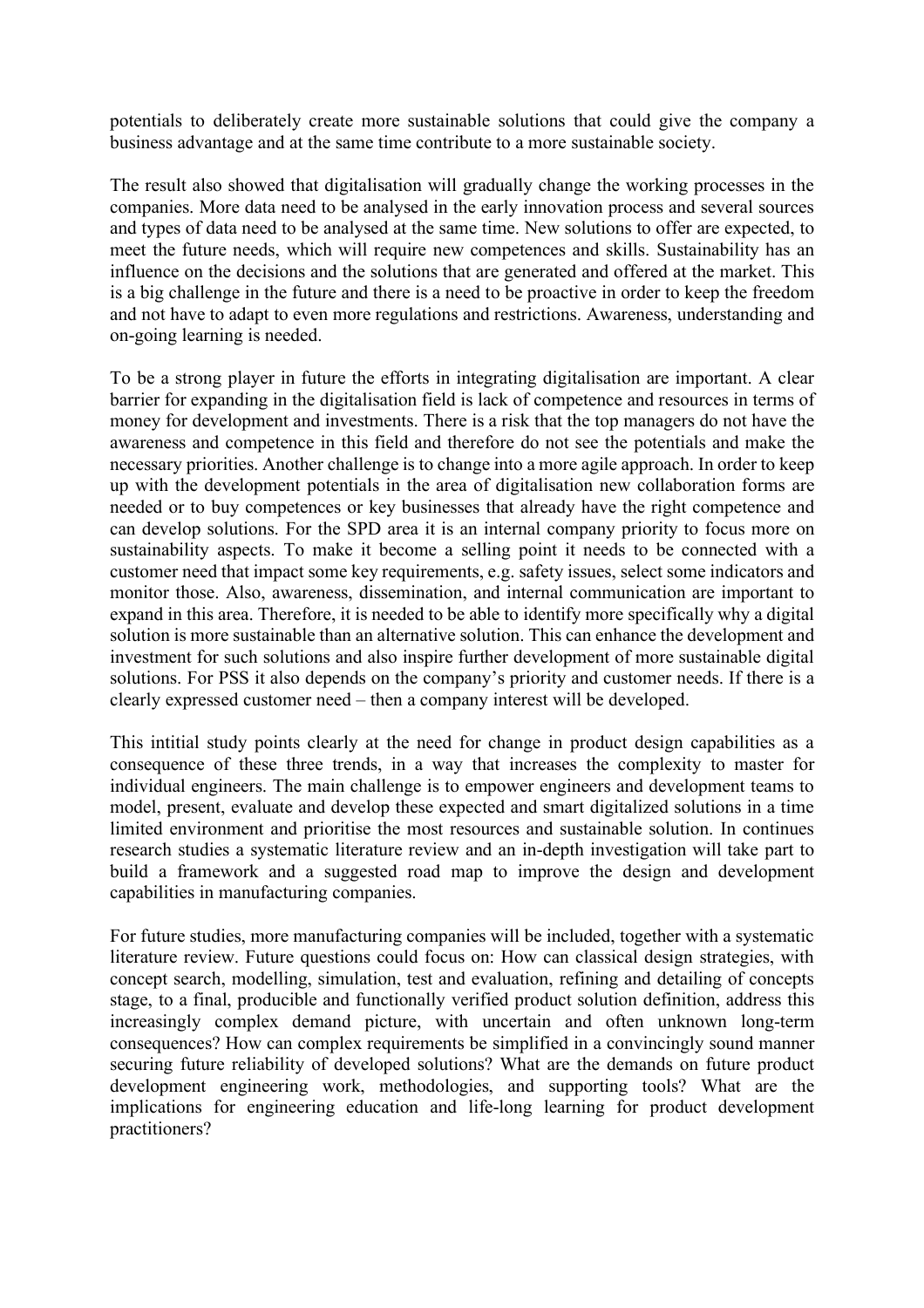#### **Acknowledgement**

Financial support from the Knowledge Foundation and Vinnova in Sweden is gratefully acknowledged as well as teh area of advance in production at Chalmers. Sincere thanks to the industrial research partners and anonymous interviewees.

# **References**

- Antonacopoulou, E. P., & Konstantinou E. 2008. The New Service Model: A Review, a Critique and a Way Forward, *The Srvice Industries Journal* 28 (6): 845-860.
- Bansal, P. & Roth, K. (2000), Why Companies Go Green : A Model of Ecological Responsiveness, *The Academy of Management Review*, Vol. 43 No. 4, pp. 717–736.
- Byggeth, S., Broman, G. & Robèrt, K.H. (2007), A method for sustainable product development based on a modular system of guiding questions, *Journal of Cleaner Production*, Vol. 15, No. 1, pp. 1–11.
- Chen, Y.S., Lai, S.B. & Wen, C.T. (2006), The influence of green innovation performance on corporate advantage in Taiwan, *Journal of Business Ethics*, Vol. 67 No. 4, pp. 331–339.
- Davis, R., (2015), Industry 4.0: Digitalisation for productivity and growth, *EPRS European Parliamentary Research Service*, Briefing September 2015, Available online at http://www.europarl.europa.eu/RegData/etudes/BRIE/2015/568337/EPRS\_BRI(2015) 568337\_EN.pdf (Accessed March 2018)
- Dachs, B., Biege, S., Borowiecki, M., Lay, G., Jäger, A., & Schartinger, D. (2012): The servitization of European manufacturing industries., *Munich Personal RePEc Archive*, Available on-line at https://mpra.ub.uni-muenchen.de/38995/
- European Union (2017), Digital Transformation Scoreboard 2017: Evidence of positive outcomes and current opportunities for EU businesses, report from the *Digital Transformation Monitor (DTM)*, available on-line at https://ec.europa.eu/growth/toolsdatabases/dem/, Ares(2017)855777 - 16/02/2017
- García-Martín, Niklas Lavesson, Håkan Grahn, Veselka Boeva (2017) 30th Annual Workshop of the Swedish Artificial Intelligence Society SAIS 2017, May 15–16, 2017, Karlskrona, Sweden. Linköping University Electronic Press, Linköpings universitet.
- Guest, Greg (2012). *Applied thematic analysis*. Thousand Oaks, California: Sage.
- Hallstedt S. & Isaksson O. (2017) Material criticality assessment in early phases of sustainable product development, *Journal of Cleaner Production*. vol.161, pp. 40-52.
- Janssen, M. J., Castaldi C., & Alexiev A. 2016. Dynamic Capabilities for Service Innovation: Conceptualization and Measurement. *R&D Management* 46 (4): 797-811.
- Juncker, J-C., A new start for Europe: My agenda for jobs, growth, fairness and democratic, opening statement in the European parliament plenary session, Strasbourg, 15 July 2014
- Knight, P. & Jenkins, J.O. (2009), Adopting and applying eco-design techniques: a practitioners perspective, *Journal of Cleaner Production*, Elsevier Ltd, Vol. 17 No. 5, pp. 549–558.
- Küçükoğlu, M.T. and Pınar, R.İ. (2015), Positive Influences of Green Innovation on Company Performance, *Procedia – Social and Behavioral Sciences*, Vol. 195, pp. 1232–1237.
- Lasl, H., Fettke, P., Feld, T., & Hoffmann, M. (2014) Industry 4.0, *Business & Information Systems Engineering*, No 4|2014, DOI 10.1007/s12599-014-0334-4
- Missimer, M. (2015), *Social Sustainability within the Framework for Strategic Sustainable Development*, PhD Dissertation no 2015:09, Blekinge Institute of Technology, Karlskrona.
- Neely, A. (2008) Exploring the financial consequences of the servitization of manufacturing. *Operations Management Research* 1(2), 103-118